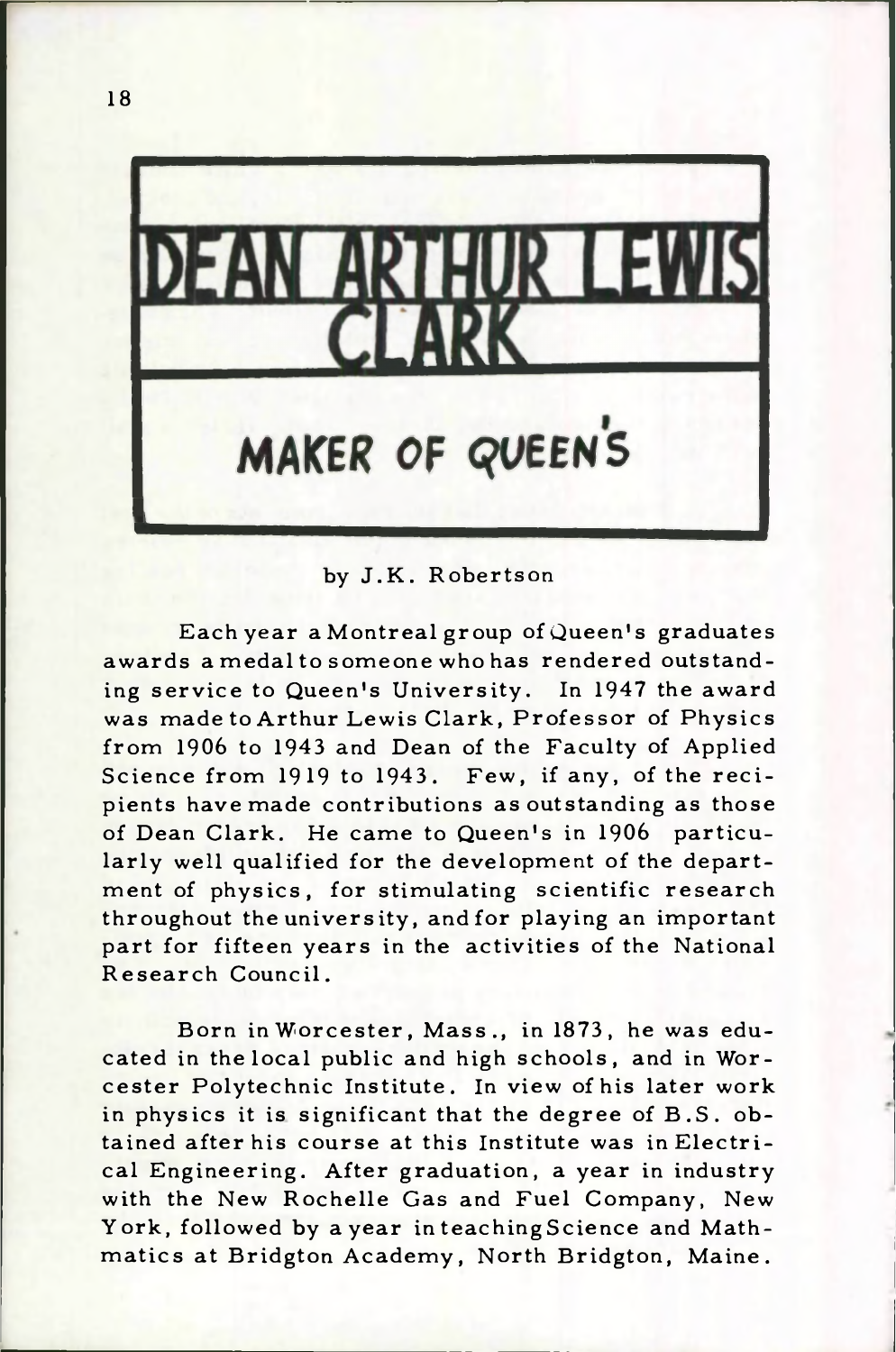provided him with funds to spend two years at Clark University, a well-known graduate school of high standing in W orcester. Following two more years spent in teaching at Worcester Academy, he joined the department of physics at Bates College in 1900, thus realizing his ambition to do university work. Four years at Bates were followed by a third year at Clark at the end of which he received his Ph.D. A final year at Bates preceded his appointment at the age of 33 to the chair of physics at Queen's.

At Clark University Clark came under the influence of Professor A.G. Webster, an outstanding physicist at that time. As early as February, 1898, a paper by A. L. Clark, on the Specific Inductive Capacity of Certain Oils appeared in the Physical Review. In the opening paragraph Clark wrote: "It was suggested to me by Professor A.G. Webster that the dielectric constant or specific inductive capacity of these liquids might be conveniently studied by Quincke's bubble method". In a more important paper, published in Jan. 1906, in the Proceedings of the American Academy of Arts and Sciences, acknowledgement is made of Webster's unfailing kindness and interest and also of a generous appropriation for apparatus from theRumford Fund of the American Academy. This paper on Surface Tension at the Interface Between Certain Liquids and Vapors is the forerunner of much of Clark's later research work at Queen's .

When Clark came to Queen's the department of physics was not outstanding. There were two other members of the department, W.C. Baker and Norman Carmichael, both enthusiastic and able physicists, but the department had not recovered from the negative influence of a former head, a man who apparently had been totally uninfluenced by the exciting discoveries of the nineties. Clark was well-fitted to inaugurate,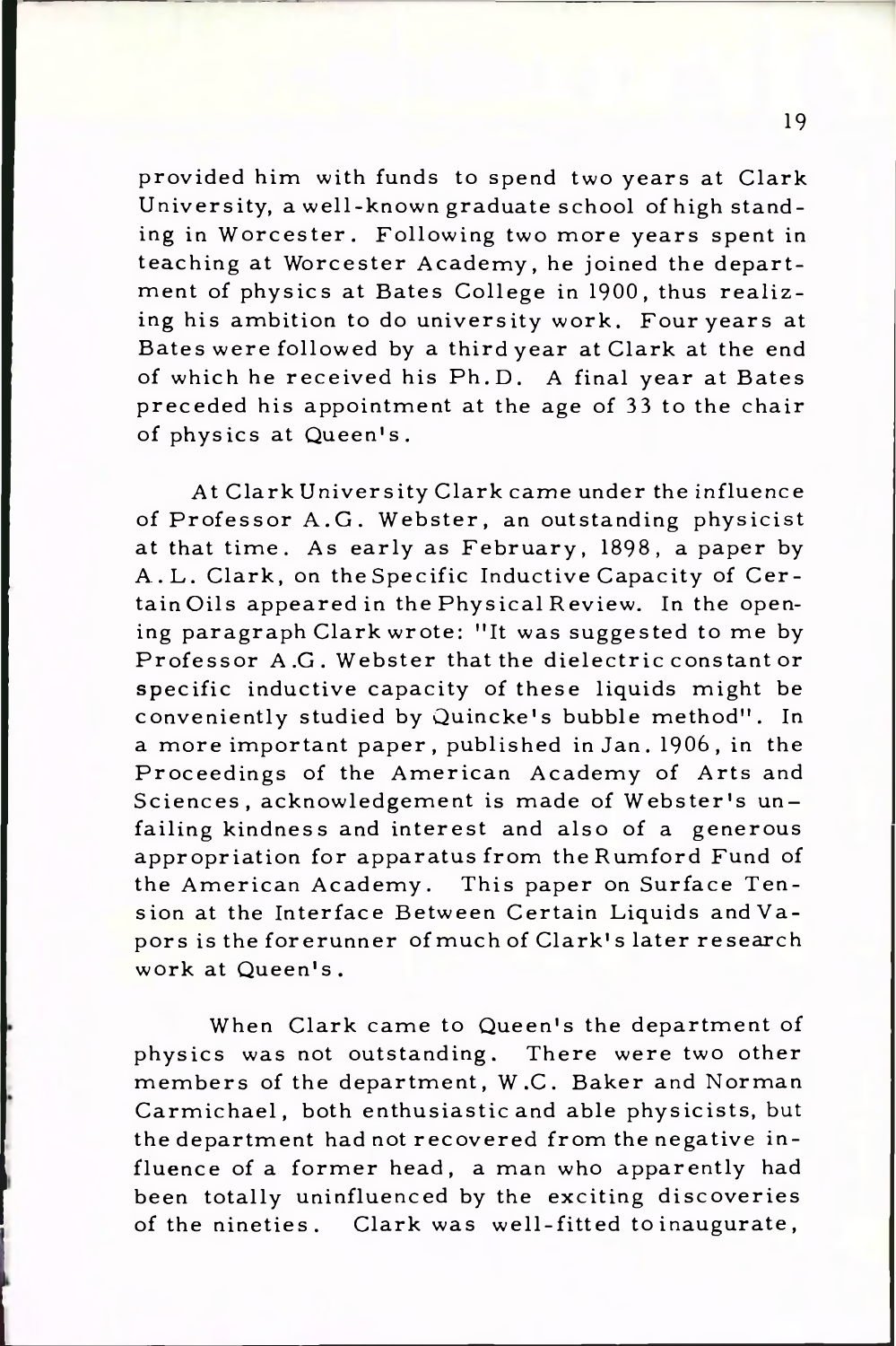with the aid of Baker and Carmichael, a new era. He was an experienced and skilful teacher, who understood and sympathized with student difficulties, and he was an enthusiastic research worker. He had an uphill job, but the status the department at Queen's has had for a good many years now is ample evidence of his success.

In spite of heavy teaching and administrative duties. Clark carried on active research for many years. Some of his early work reflected his training in electrical engineering. For example, for some years.he examined the resistance of carbon contacts in the solid-back telephone transmitter, dealing with such problems as the variation of resistance with time, the possible effect on wave form of the changes in resistance which occur with increasing and decreasing pressure on the diaphragm, and with the effect of gas.

Clark's main research work, however, was in the field of thermodynamics and in the study of the molecular properties of liquids and vapors, especially in the region of the critical point. As we have already noted, work in that field had been started at Clark University. After he came to Queen's the financial aid he had received from the American Academy was continued. The Transactions of the Royal Society of Canada, vol. IX, 1915 contain one of his important papers on the Viscosity of Ethyl Ether near the Critical Temperature. According *co* what had been termed the classical theory held by such workers as Andrews and van der Waals, at the critical point liquid and vapor phases were identical and, moreover, there could be no liquid above the critical temperature. If this view is correct, the density of liquid and of vapor should be equal at the critical temperature. But experimental results did not always confirm the classical theory and many experimenters had come to the conclusion that the critical state was not the unique state it had been believed to be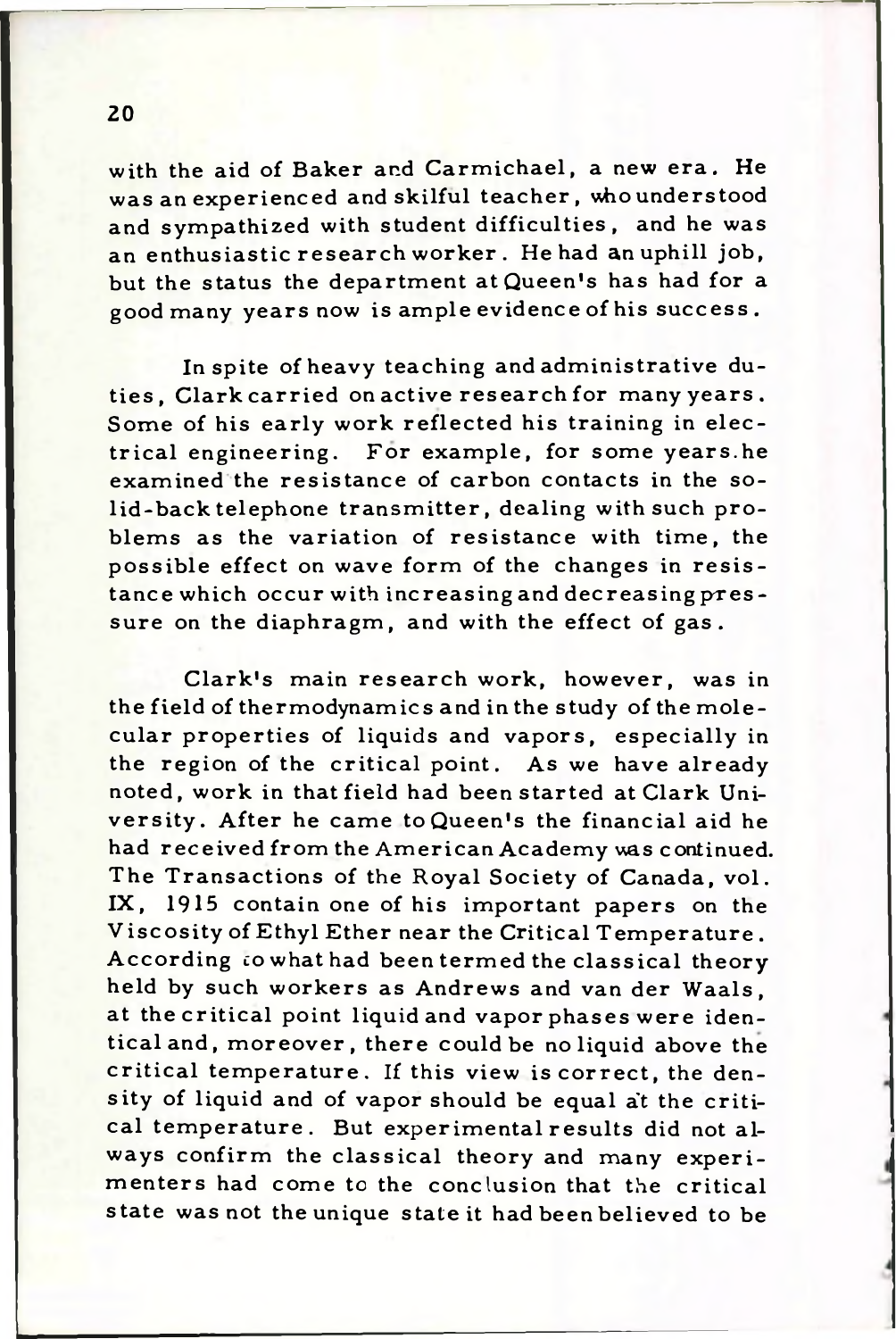and that the liquid state might persist above the critical temperature. One result of the altered views was a theory due to de Heen and Traube, which postulated that each of the two phases consisted of a mixture of two kinds of molecules, the "liquidogenique" and "gazogenique". This theory, which did not receive universal supportfrom the experts, was attacked by such important workers as Kamerlingh Onnes of Leiden, who with Fabius repeated some of the experiments supporting the theory, and came to the conclusion that "marked differences of density do not exist if sufficient care be taken in filling the tubes with pure gas-free liquid".

In anattempt to settle the conflicting views Clark undertook a precision study of the viscosity of Ethyl Ether in the neighborhood of the critical point. As his method in this investigation is an example of the  $ex$ treme care and precision with which all his research work was carried out, the following description of his apparatus is quoted from an article in Chemical Reviews, vol. 23, 1938. This paper is an account of a Symposium on the Critical State, arranged in 1936 in Section III of the Royal Society of Canada of which Clark was then President. (He had been made a Fellow in 1915.)

"A gold cylinder was suspended by a hard-drawn silver wire in a tube in the form of an inverted U which contained the liquid. The cylinder had a small iron pin imbedded in a transverse position so that it might be oriented by means of an external magnetic field, and wouldperform angular oscillations when released. The surface of the cylinder was highly polished and a spiral line was ruled on it. When a narrow beam of light was directed on to the cylinder, the ruled line appeared as a dark point on the line of light. When the cylinder oscillated this point moved up and down with a damped harmonic motion. By observing the excursions ofthis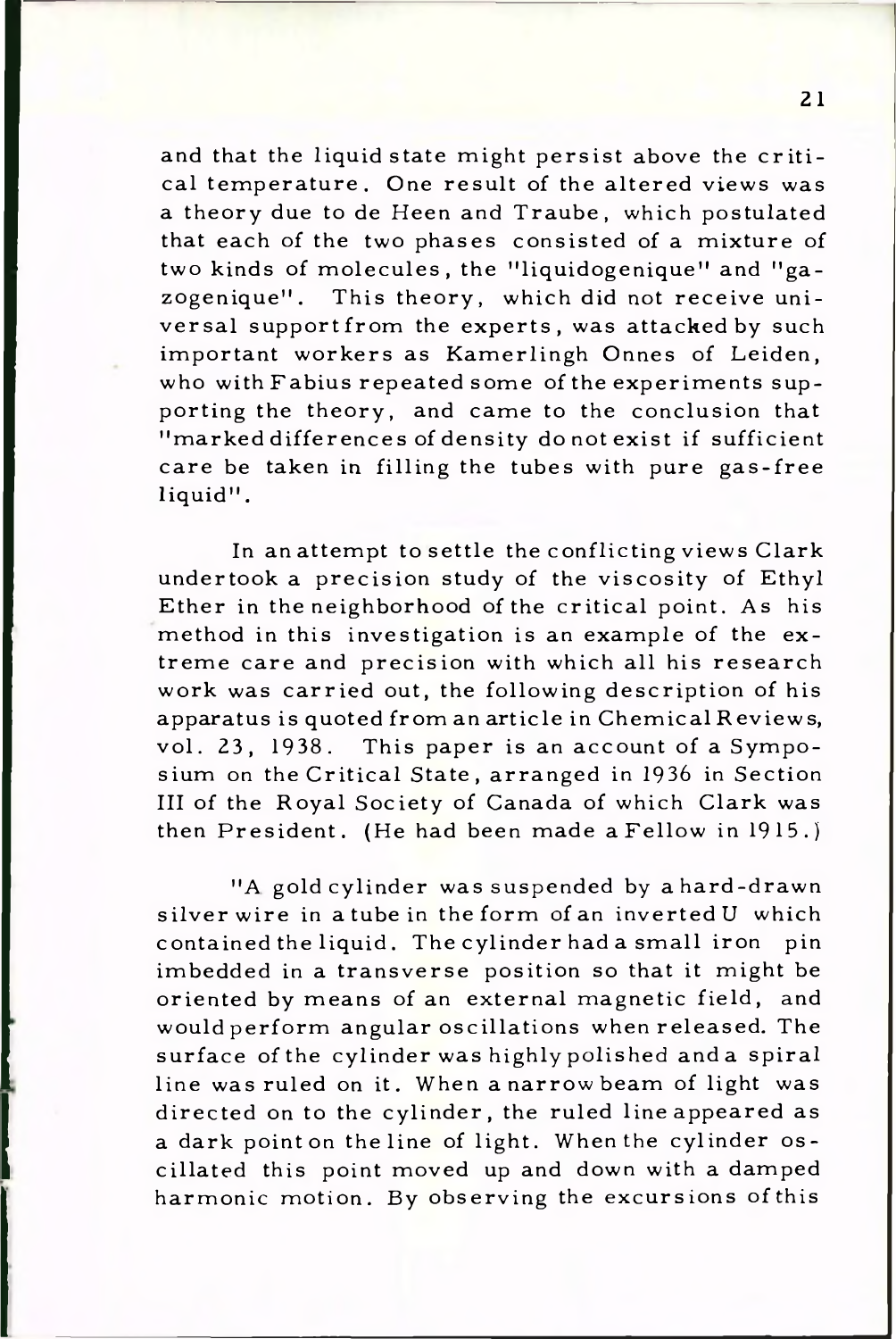point by means of a low power telescope with an eyepiece scale, the decrement was easily calculated."

This is not the place to discuss the details of this investigation and we note only the conclusion given in the above paper. "If we deal with final states reached after stirring or long continued heating, there is much evidence in favour of the classical theory of Andrews and van der Waals."

Clark's earlier work in this field attracted the attention of Kamerlingh Onnes and in 1916 led to an invitation from him to visit the famous laboratory at Leiden, to carry out similar work at low temperature. Here in collaboration with Professor Kuenen, he worked on the liquefaction of air. "Our investigations were entirely successful", Clark later reported, "and we were able to fix definitely the temperature and pressure at which liquefaction of air is possible".

Although Clark spent only three months in Holland, his visit had a marked influence on his subsequent work and on his general outlook. He was greatly im pressed with the freedom Dutch professors had to do research and also with the school which existed at Leiden for the training of glass blowers, technicians and instrument makers. Above all he was impressed with the importance of furthering our knowledge of the structure of matter by investigations at low temperature. At that time there were no low temperature laboratories in Canada or the United States. Clark was a man of vision, as well as an able research worker, and it was not unnatural that at this time he had hopes of the establishment at Queen's of a complete low temperature laboratory. In the report in 1917 of a newly-formed Committee on Scientific Research which had been appointed by the trustees of Queen's in December 1916, reference is made to such a recommendation by Pro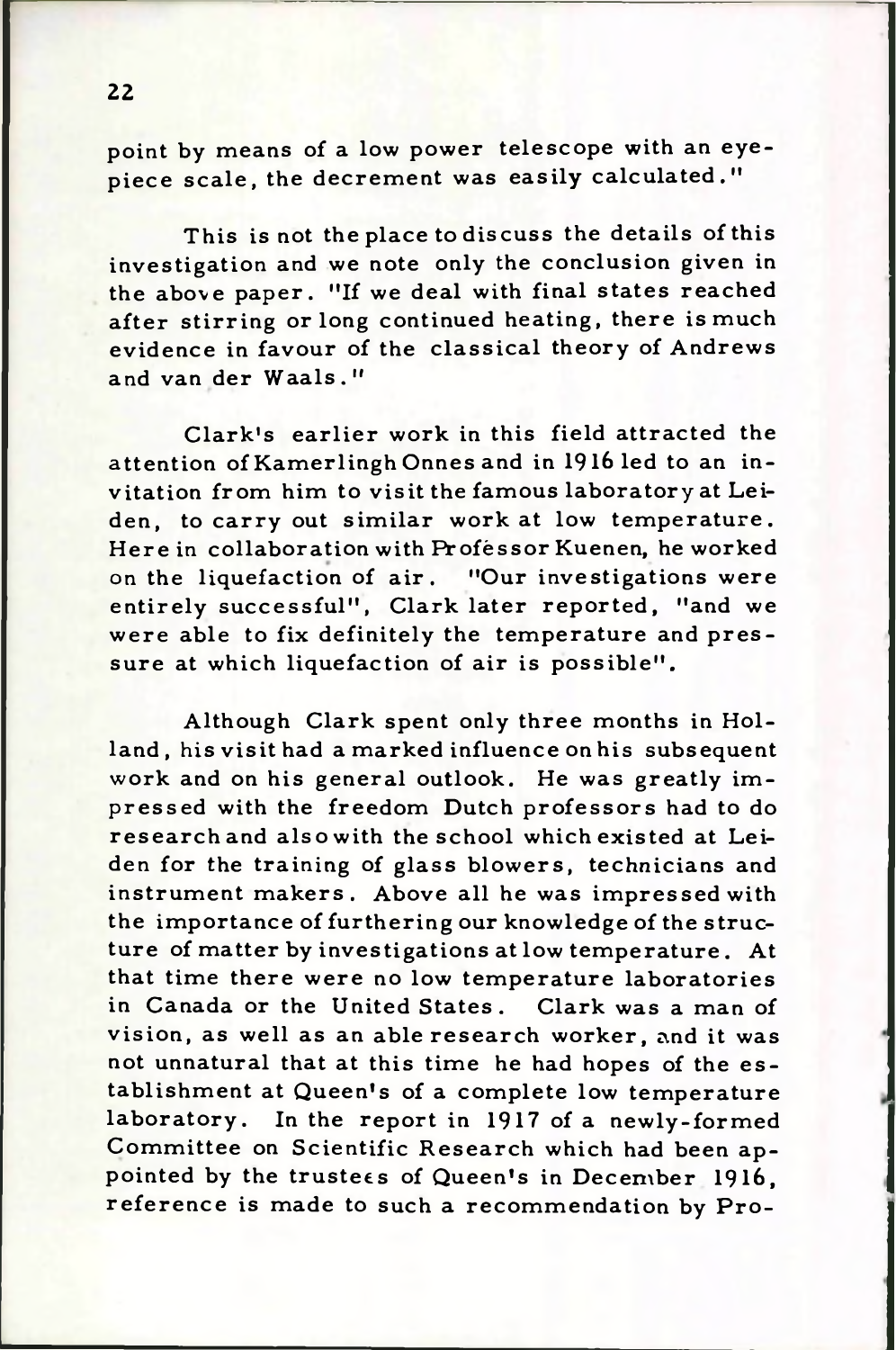fessor Clark. It must have been a bitter disappointment to him that his dream of a cryogenic laboratory at Queen's was never realized.

In April 1918 a report to the Principal of Queen's on work carried on under the supervision of the Research Committee shows Clark to have been busy with several investigations, including continued work on the resistance of carbon in the telephone transmitter, a study of the electrical properties of the capillary electrom eter, work on the law of corresponding states applied to air, measurements of the angle of contact made with glass by mercury when covered with dilute acids, study of a method of preparing clean glass surfaces for surface tension measurements, study of the viscosity of liquids and vapors near the critical points, and a survey of the earth's magnetic field near Kingston .

A more detailed reference must be made to an important series of papers, which appeared in the Canadian Journal of Research in the period 1938 to 1943, describing work done in collaboration with L. Katz on the Joule and Joule-Thomson effects and the measurement of the ratio (gamma) of the specific heats of va rious gases. These papers reveal the extent to which A. L. Clark was an authority on thermodynamics. The first of the Clark-Katz papers is an extended discussion of the Joule and the Joule-Thomson effects, the background for which had been given in Clark's paper on The Definition of a Perfect Gas, published in the Transactions of the Roy. Soc. of Canada for 1924. The later papers in the series describe measurements of gamma by amethod which again reflects the thoroughness, skill and precision which characterized all his scientific work. The method consists in subjecting a gas to alternate compressions and rarefactions. This was accomplished by having the gas in two similar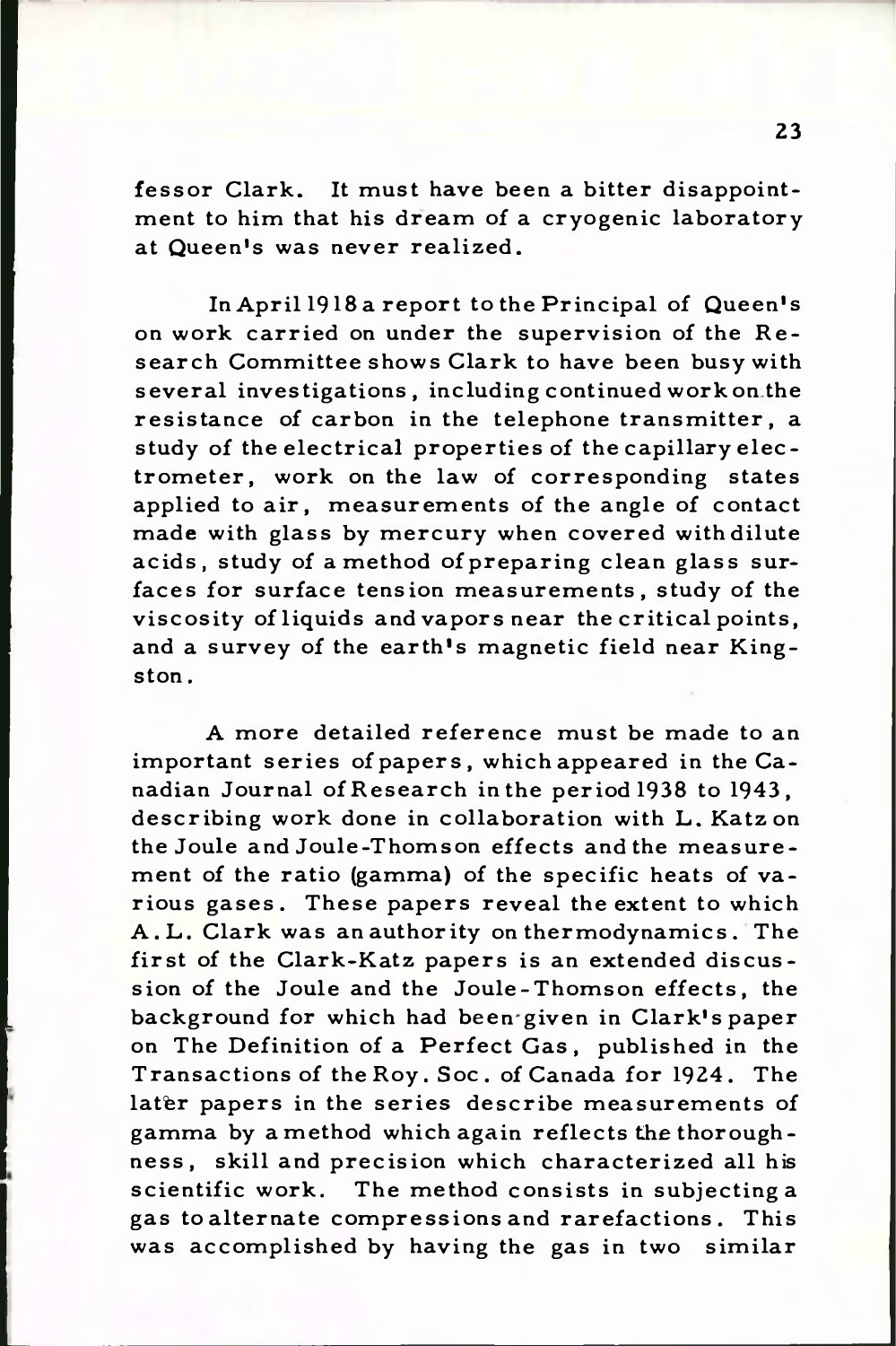chambers separated by a freely moving but closely fitting piston, whose movement was controlled by an external periodic magnetic field. The frequency was varied until resonance occurs, and gamma was readily calculated from the resonance frequency, the pressure of the gas, and the constants of the apparatus. Since precision measurements of low frequencies were necessary, Clark and Katz designed a low-frequency dynatron oscillator with a range from 10 to 100 cycles per second, and a power output of 10 watts. Frequencies could be maintained and measured to one part in 30,000, over a period of several hours.

Using this method, which is particularly suitable for examining the variation in the value of gamma with pressure at constant temperature, Clark and Katz made measurements on helium, argon, hydrogen, nitrogen, carbon dioxide, sulphur dioxide and nitrous oxide. This piece of work deserves to rank as classic in the field of thermodynamics.

Important as Clark's personal researches were, his biggest contribution to the advancement of research at Queen's and in Canada is probably an indirect one. In 1916 the power behind the throne at Queen's University was Mr. G.Y. Chown, an astute far-seeing business man, who for many years was Registrar and Treasurer. To him, Clark, a close personal friend, suggested more than one activity of far-reaching importance. The first, which was fully implemented in 1917, was the appointment by the Board of Trustees of a Committee for the promotion of scientific research in the University. At the outset an annual grantof \$10,000, no small sum in those days, was made. Clark was appointed Chairman of this committee, a position he held until 1943. Under his wise leadership this committee did much to stimulate research in all scientific departments. At the outset a two-fold policy was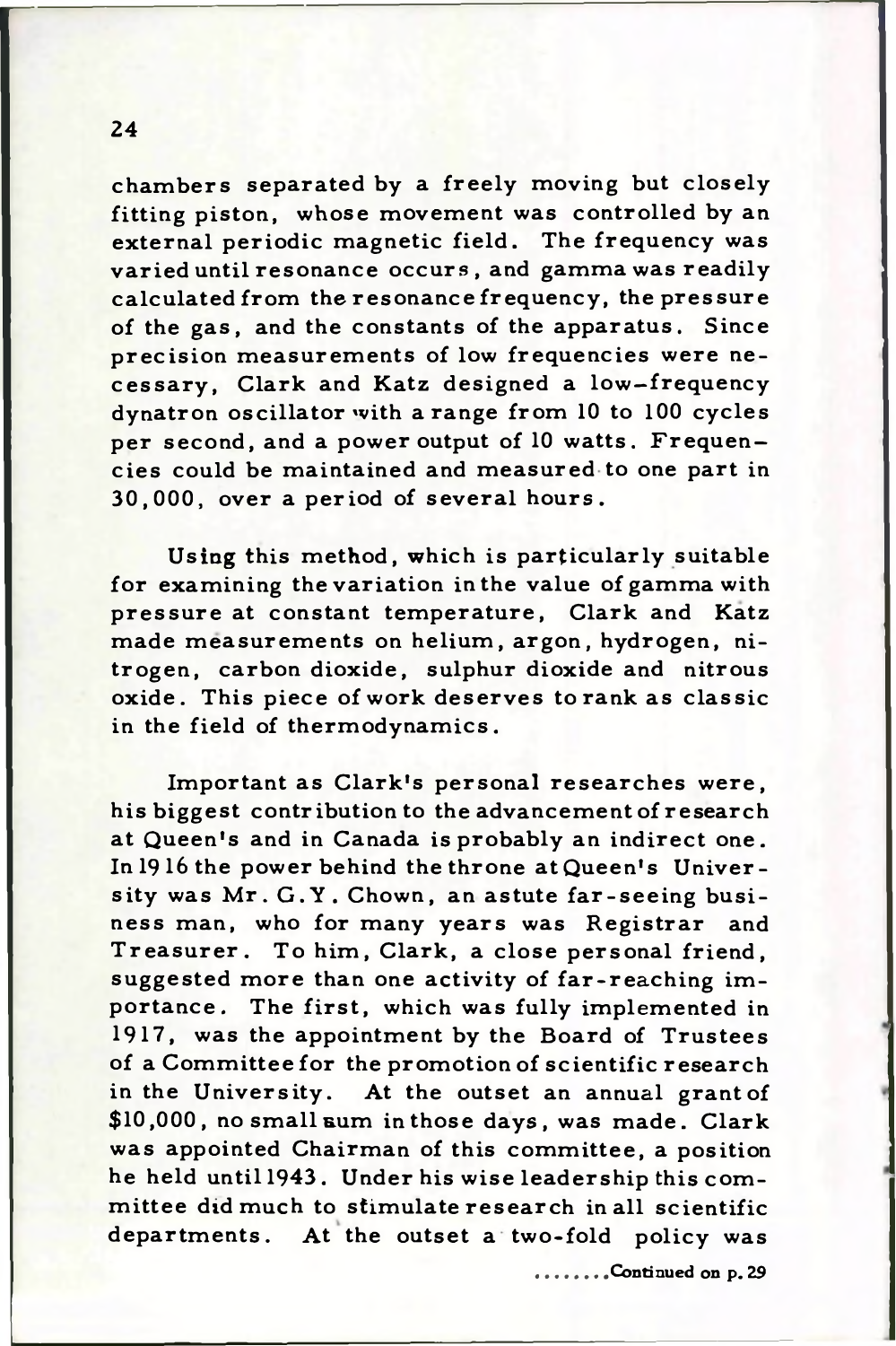## **................. Conti mie d from p . 24**

adopted. Grants for apparatus were made to members of staff, but only to those who had demonstrated their ability to do research. Of even greater importance in a university where teaching loads were heavy and where research could often be done only in the long vacation, money was provided for senior undergraduate and graduate students as summer research assistants. This policy naturally promoted graduate work in the sciences and set a pattern for the committee on Scientific Research which it has followed to this day.

It will be recalled that in 1916 the National Research Council, originally the Honorary Advisory Council for Scientific and Industrial Research, was organized by the Federal Government. In 1924 Clark was appointed as a member of the Council on which he served with distinction until 1939. On the formation of the Research Council of Ontario in 1921 he was made one of the governing body, a position he held for many years.

Returning to specifically Queen's activities, we note two further important developments for which Clark was primarily responsible. The first was the establishment of a Research Chair, the second the inauguration of the first course in Engineering Physics in Canada. The research chair was the direct result of Clark's friendship and many discussions with Chown who, anxious to assist the development of research at Queen's, endowed the Chown Research Chair, stipulating that the holder be either a physicist or a chemist. The first to occupy this chair was Dr. A.L. Hughes, who was appointed in 1919, his runner-up being Dr. A.H. Compton. Hughes was succeeded in 1924 by Dr. J.A. Gray, who held the chair until his retirement in 1952.

**The establishment in 19 19 of a course in Engineering Physics was another example of Clark's wisdom and vision. Its success at Queen's and later in other**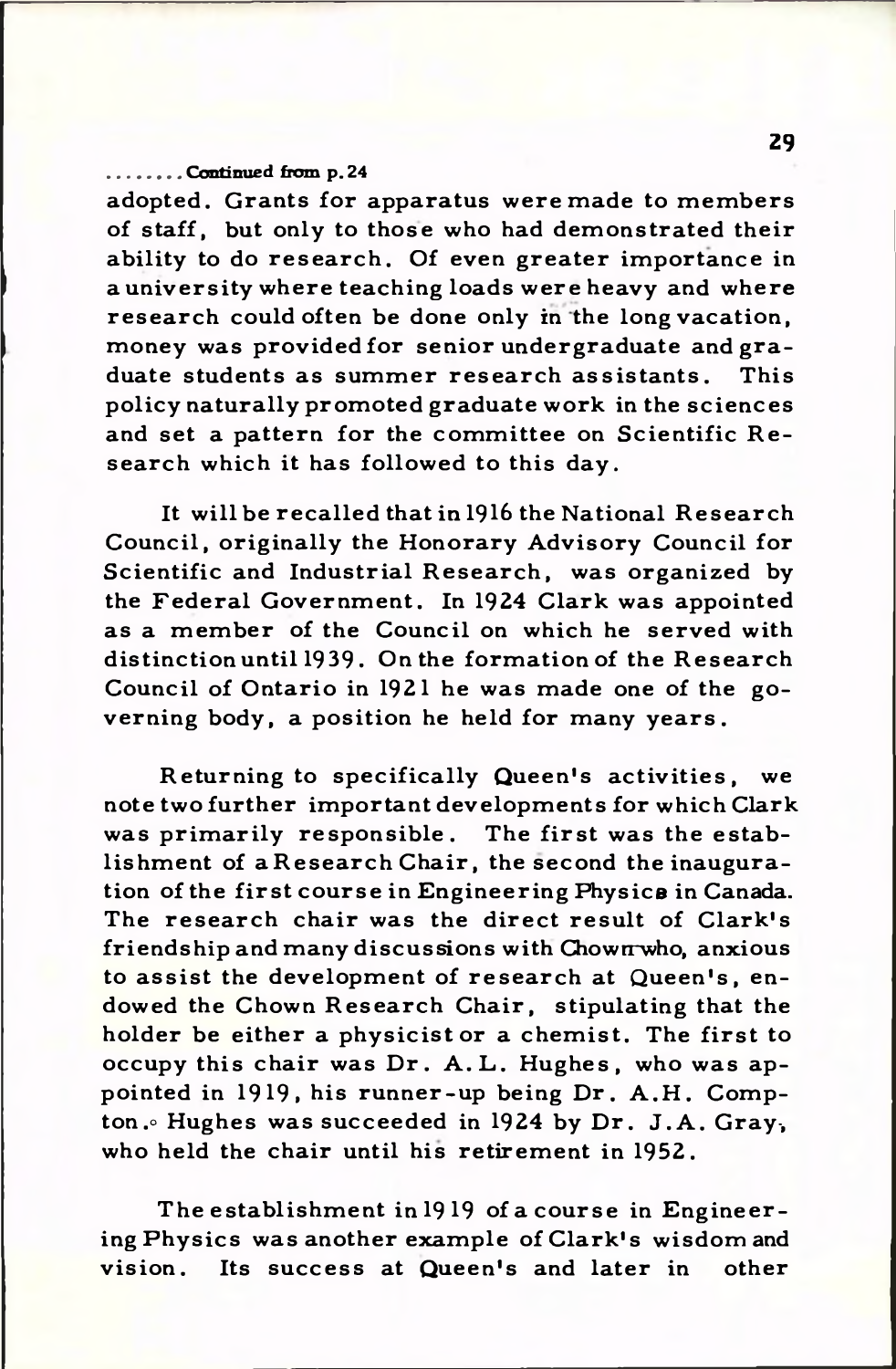Canadian universities is ample evidence of the farsightedness of A.L. Clark.

Although not a man to slap one on the back, Dean Clark could be approached freely by both students and members of staff and his counsel was sought by both groups. As Chairman for many years of the Service Control Committee of the Engineering (Students) Society, he took a keen interest in its dual activities of operating an Employment Service and a bookstore known as Technical Supplies. Over the doorway of a pleasing stone building which houses the club room of Queen's Engineering students and the University Book Store, the name Clark Hall is inscribed, afitting tribute to one who rendered great service to Queen's and her students.

His services extended far beyond the University. When he retired in 1943 he was Chairman of the National Unemployment Insurance (Kingston office), Vice-Chairman of the Kingston Welfare Committee and Chairman of the Sub-committee for the Home for the Aged, a member of the Board of Governors and Vice-Chairman of the Building Committee of the Kingston General Hospital. For many years he was Director of the School of Navigation at Queen's, which during the winter months gave training to mariners.

One of his earliest forms of relaxation was baseball, which he took so seriously that he bought a book on how to throw curves. This he studied to such good effect that he became an ace pitcher and captain of a local team. As a youth another interest was Indian-Club swinging, in which he was sufficiently proficient to do an act in a minstrel show which travelled around the countryside. In later years he was a keen golfer with a creditable handicap. For many summers his mornings were spent in the laboratory, his afternoons